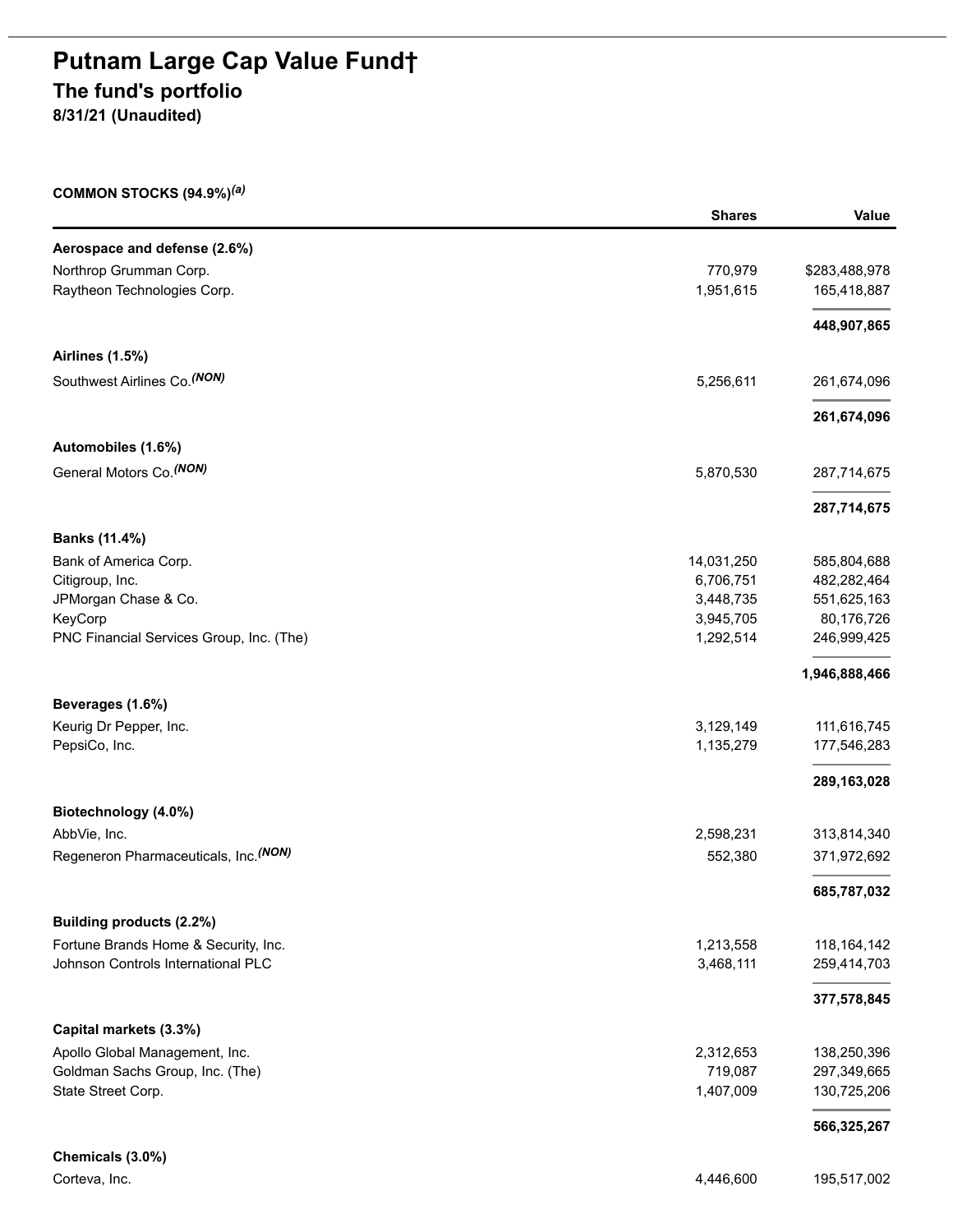| Dow, Inc.<br>DuPont de Nemours, Inc.<br>Sherwin-Williams Co. (The)            | 3,592,871<br>718,666<br>131,826 | 225,991,586<br>53,195,657<br>40,031,601 |
|-------------------------------------------------------------------------------|---------------------------------|-----------------------------------------|
|                                                                               |                                 | 514,735,846                             |
| <b>Construction materials (1.3%)</b>                                          |                                 |                                         |
| CRH PLC (Ireland)                                                             | 4,007,336                       | 213, 114, 139                           |
|                                                                               |                                 | 213, 114, 139                           |
| Consumer finance (0.9%)                                                       |                                 |                                         |
| Capital One Financial Corp.                                                   | 943,559                         | 156,602,487                             |
|                                                                               |                                 | 156,602,487                             |
| Electric utilities (4.3%)                                                     |                                 |                                         |
| American Electric Power Co., Inc.<br>Exelon Corp.                             | 2,162,407<br>5,096,295          | 193,686,795<br>249,820,381              |
| NRG Energy, Inc.                                                              | 6,343,298                       | 289,698,420                             |
|                                                                               |                                 | 733,205,596                             |
| Electrical equipment (1.2%)                                                   |                                 |                                         |
| Eaton Corp. PLC                                                               | 1,193,608                       | 200,955,843                             |
|                                                                               |                                 | 200,955,843                             |
| Electronic equipment, instruments, and components (0.8%)                      |                                 |                                         |
| Vontier Corp.                                                                 | 3,901,438                       | 141,895,300                             |
|                                                                               |                                 | 141,895,300                             |
| Energy equipment and services (0.2%)                                          |                                 |                                         |
| Halliburton Co.                                                               | 1,929,158                       | 38,544,577                              |
|                                                                               |                                 | 38,544,577                              |
| Entertainment (0.9%)                                                          |                                 |                                         |
| Activision Blizzard, Inc.                                                     | 1,797,374                       | 148,049,696                             |
|                                                                               |                                 | 148,049,696                             |
| Equity real estate investment trusts (REITs) (3.3%)                           |                                 |                                         |
| American Tower Corp.                                                          | 585,720                         | 171,129,812                             |
| Boston Properties, Inc.<br>Gaming and Leisure Properties, Inc.                | 1,515,473<br>4,411,954          | 171,233,294<br>217,509,332              |
|                                                                               |                                 |                                         |
|                                                                               |                                 | 559,872,438                             |
| Food and staples retail (4.0%)<br>BJ's Wholesale Club Holdings, Inc. (NON)(S) | 4,359,613                       | 247,015,673                             |
| Walmart, Inc.                                                                 | 2,884,650                       | 427,216,665                             |
|                                                                               |                                 | 674,232,338                             |
| Health-care equipment and supplies (1.0%)                                     |                                 |                                         |
| Danaher Corp.                                                                 | 548,406                         | 177,771,289                             |
|                                                                               |                                 | 177,771,289                             |
| Health-care providers and services (3.1%)                                     |                                 |                                         |
| Anthem, Inc.                                                                  | 730,300                         | 273,957,439                             |
| McKesson Corp.                                                                | 1,220,237                       | 249,099,181                             |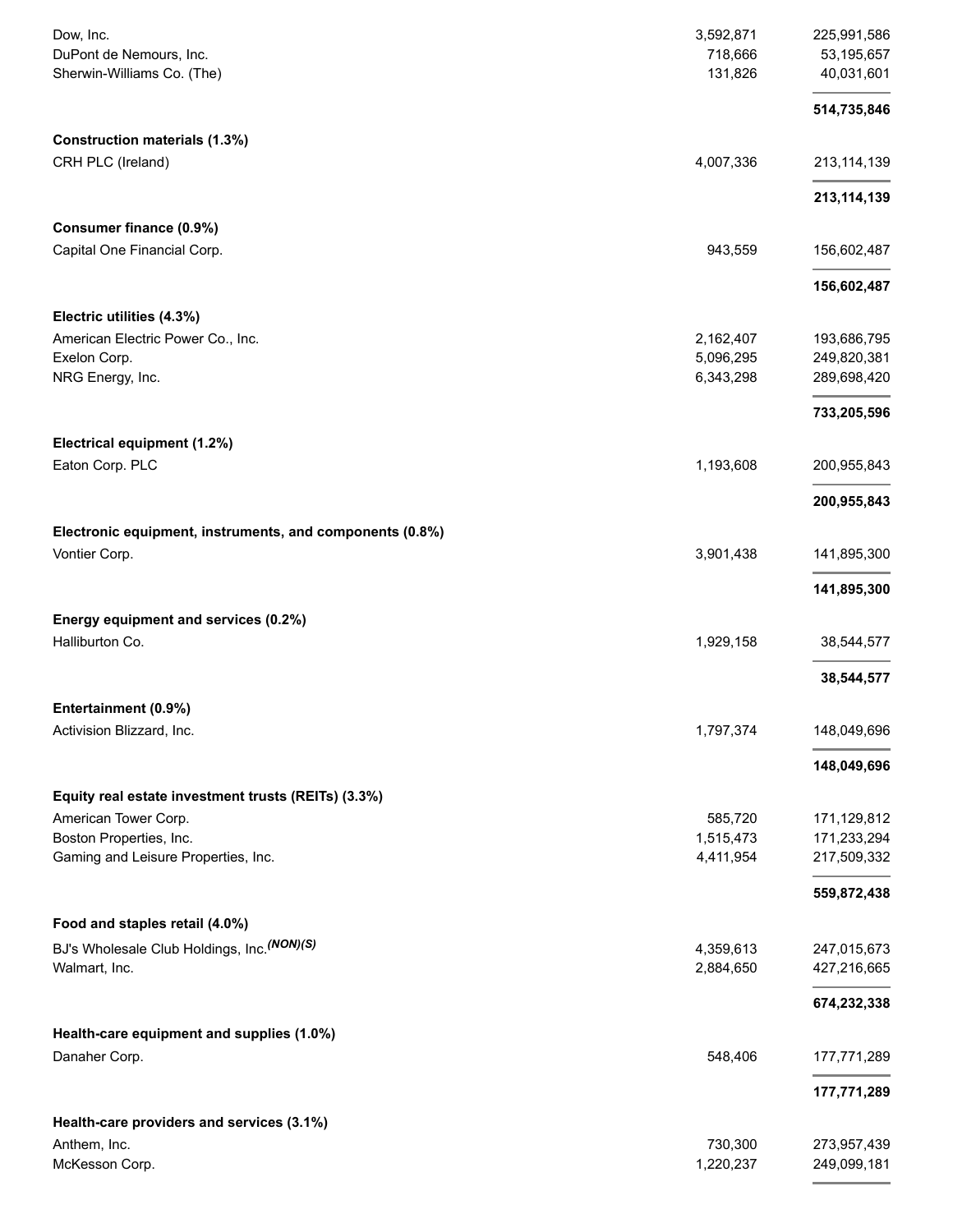#### **523,056,620**

| Hotels, restaurants, and leisure (1.6%)                          |           |               |
|------------------------------------------------------------------|-----------|---------------|
| Aramark                                                          | 3,195,200 | 111,161,008   |
| Hilton Worldwide Holdings, Inc. (NON)                            | 1,346,662 | 168, 144, 217 |
|                                                                  |           | 279,305,225   |
| Household durables (1.1%)                                        |           |               |
| HC Brillant Services GmbH (acquired various dates from 8/2/13 to |           |               |
| 8/31/16, cost \$52) (Private) (Germany) (NON) (F) (RES)          | 78        | 69            |
| PulteGroup, Inc.                                                 | 3,322,853 | 178,968,863   |
|                                                                  |           | 178,968,932   |
| Household products (1.4%)                                        |           |               |
| Procter & Gamble Co. (The)                                       | 1,616,249 | 230, 137, 695 |
|                                                                  |           | 230, 137, 695 |
| Industrial conglomerates (1.0%)                                  |           |               |
| General Electric Co.                                             | 347,349   | 36,614,058    |
| Honeywell International, Inc.                                    | 554,318   | 128,551,887   |
|                                                                  |           | 165,165,945   |
| Insurance (3.0%)                                                 |           |               |
| American International Group, Inc.                               | 2,913,929 | 158,983,966   |
| Assured Guaranty, Ltd. <sup>(AFF)</sup>                          | 4,148,214 | 206,829,950   |
| AXA SA (France)                                                  | 5,002,760 | 140,468,726   |
|                                                                  |           | 506,282,642   |
| IT Services (1.3%)                                               |           |               |
| Fidelity National Information Services, Inc.                     | 1,786,793 | 228,298,542   |
|                                                                  |           | 228,298,542   |
| Life sciences tools and services (1.2%)                          |           |               |
| Thermo Fisher Scientific, Inc.                                   | 355,900   | 197,506,705   |
|                                                                  |           | 197,506,705   |
| Media (3.3%)                                                     |           |               |
| Charter Communications, Inc. Class A(NON)                        | 385,957   | 315,195,644   |
| Comcast Corp. Class A                                            | 4,086,884 | 247,992,121   |
|                                                                  |           | 563, 187, 765 |
| Metals and mining (1.7%)                                         |           |               |
| Freeport-McMoRan, Inc. (Indonesia)                               | 7,798,882 | 283,801,316   |
|                                                                  |           | 283,801,316   |
| Multi-utilities (0.7%)                                           |           |               |
| Ameren Corp.                                                     | 1,288,864 | 113,059,150   |
|                                                                  |           | 113,059,150   |
| Multiline retail (1.6%)                                          |           |               |
| Target Corp.                                                     | 1,092,600 | 269,850,348   |
|                                                                  |           | 269,850,348   |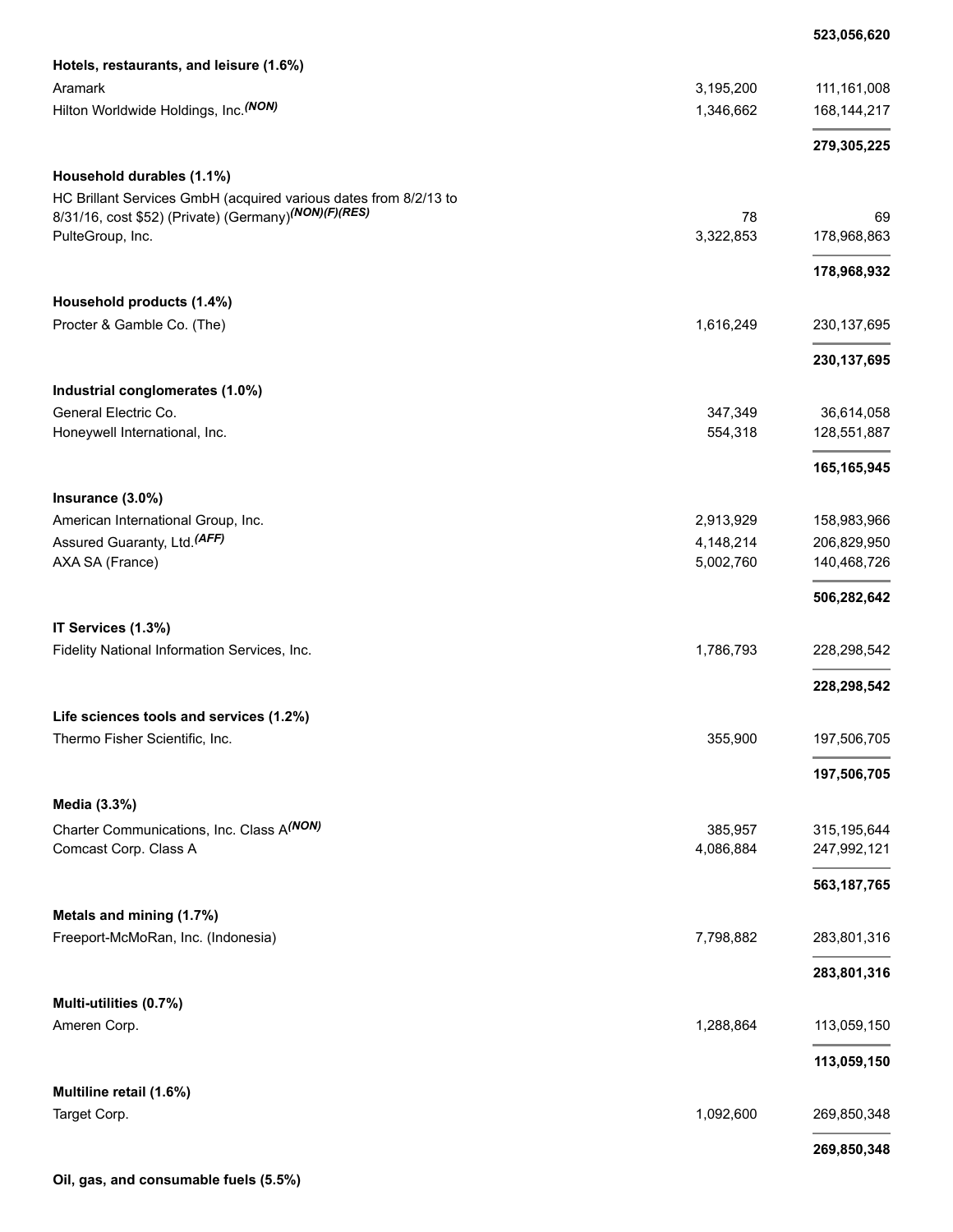| ConocoPhillips                                             | 4,245,868<br>4,731,700 | 235,773,050               |
|------------------------------------------------------------|------------------------|---------------------------|
| Enterprise Products Partners LP<br>EOG Resources, Inc.     | 690,763                | 105,327,642<br>46,640,318 |
| Exxon Mobil Corp.                                          | 2,778,854              | 151,503,120               |
| Royal Dutch Shell PLC Class A (Amsterdam Exchange) (United |                        |                           |
| Kingdom)                                                   | 9,818,890              | 195,051,717               |
| Valero Energy Corp.                                        | 2,934,804              | 194,606,853               |
|                                                            |                        | 928,902,700               |
| Pharmaceuticals (6.0%)                                     |                        |                           |
| AstraZeneca PLC ADR (United Kingdom)                       | 4,449,576              | 259,321,289               |
| Johnson & Johnson                                          | 1,856,413              | 321,400,783               |
| Merck & Co., Inc.                                          | 2,395,510              | 182,753,458               |
| Organon & Co. (NON)                                        | 239,551                | 8,118,383                 |
| Pfizer, Inc.                                               | 1,891,526              | 87,142,603                |
| Sanofi (France)                                            | 1,527,358              | 158,016,419               |
|                                                            |                        | 1,016,752,935             |
| Road and rail (1.3%)                                       |                        |                           |
| Union Pacific Corp.                                        | 1,032,537              | 223,895,323               |
|                                                            |                        | 223,895,323               |
| Semiconductors and semiconductor equipment (3.0%)          |                        |                           |
| <b>NXP Semiconductors NV</b>                               | 587,551                | 126,399,847               |
| Qualcomm, Inc.                                             | 1,753,110              | 257, 163, 706             |
| Texas Instruments, Inc.                                    | 667,384                | 127,410,279               |
|                                                            |                        | 510,973,832               |
| Software (4.7%)                                            |                        |                           |
| Microsoft Corp.                                            | 1,953,179              | 589,625,677               |
| Oracle Corp.                                               | 2,280,500              | 203,260,965               |
|                                                            |                        | 792,886,642               |
| Specialty retail (1.1%)                                    |                        |                           |
| O'Reilly Automotive, Inc. (NON)                            | 316,000                | 187,729,280               |
|                                                            |                        | 187,729,280               |
| Thrifts and mortgage finance (0.9%)                        |                        |                           |
| Radian Group, Inc.                                         | 6,177,949              | 145,984,935               |
|                                                            |                        | 145,984,935               |
| Trading companies and distributors (1.5%)                  |                        |                           |
| United Rentals, Inc. (NON)                                 | 719,496                |                           |
|                                                            |                        | 253,730,264               |
|                                                            |                        | 253,730,264               |
| Wireless telecommunication services (0.8%)                 |                        |                           |
| T-Mobile US, Inc. (NON)                                    | 1,029,500              | 141,062,092               |
|                                                            |                        | 141,062,092               |
| Total common stocks (cost \$9,606,849,537)                 |                        | \$16,163,557,711          |
|                                                            |                        |                           |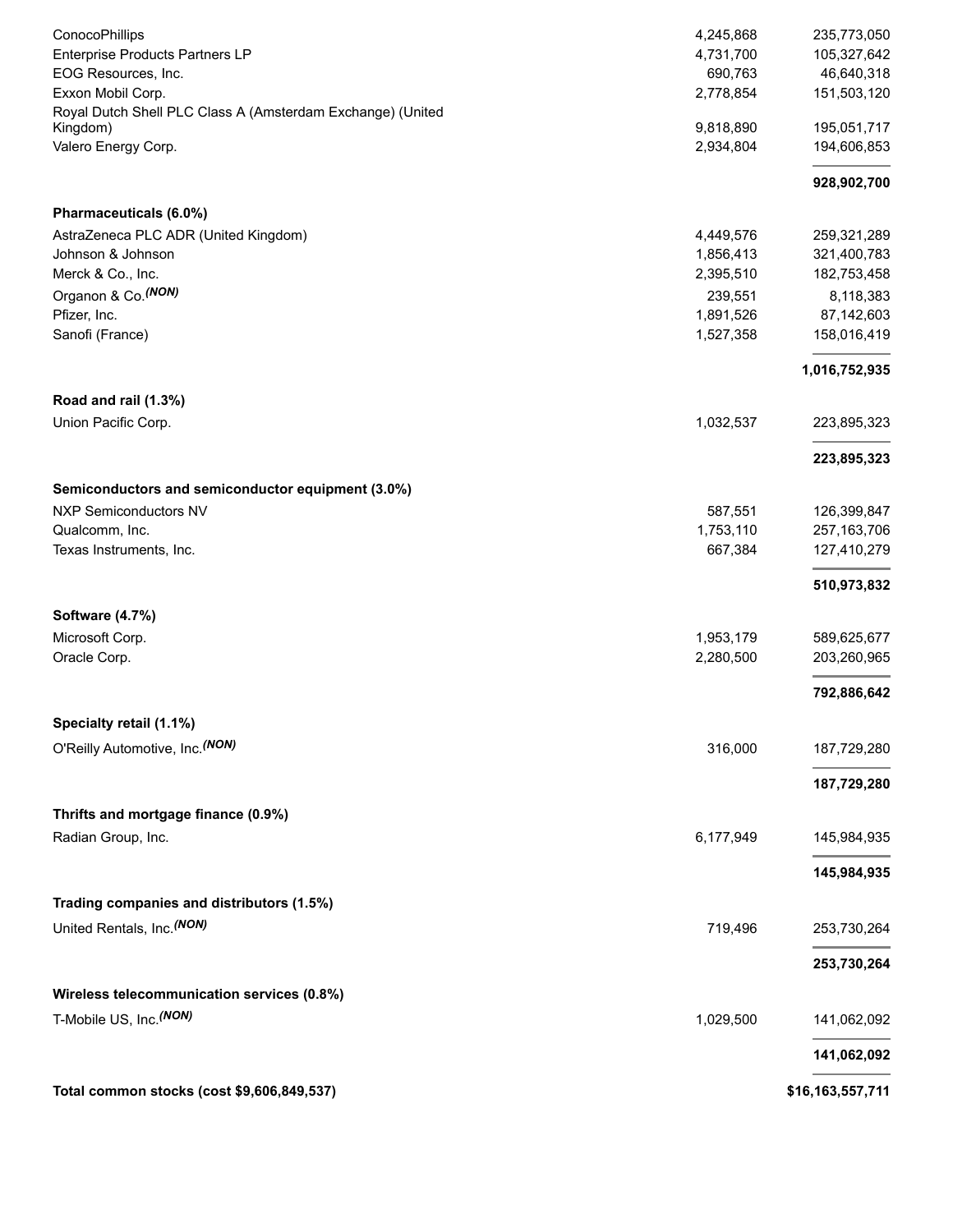## **CONVERTIBLE PREFERRED STOCKS (1.6%)** *(a)*

|                                                         | <b>Shares</b> | Value         |
|---------------------------------------------------------|---------------|---------------|
| Danaher Corp. 5.00% cv. pfd. <sup>(S)</sup>             | 72.972        | \$125.292.924 |
| T-Mobile US, Inc. 144A 5.25% cv. pfd. (NON)             | 117.845       | 140.332.195   |
| Total convertible preferred stocks (cost \$195,899,796) |               | \$265,625,119 |

## **U.S. TREASURY OBLIGATIONS (—%)** *(a)*

|                                                    | <b>Principal</b> |             |
|----------------------------------------------------|------------------|-------------|
| U.S. Treasury Notes                                | amount           | Value       |
|                                                    |                  |             |
| $2.625\%, 6/30/23$ <sup>(i)</sup>                  | \$233,000        | \$244,424   |
| $1.875\%$ , 6/30/26 <sup>(i)</sup>                 | 1,735,000        | 1,832,733   |
| $1.75\%$ , 6/30/24 <sup>(i)</sup>                  | 490.000          | 510,609     |
| $0.375\%$ , 12/31/25 <sup>(i)</sup>                | 1,123,000        | 1,108,895   |
| $0.25\%$ , 6/30/25 <sup>(i)</sup>                  | 718.000          | 709,090     |
| Total U.S. treasury obligations (cost \$4,405,751) |                  | \$4,405,751 |

## **WARRANTS (—%)** *(a)(NON)*

|                                           | <b>Expiration</b><br>date | <b>Strike</b><br><b>Price</b> | <b>Warrants</b> | Value     |
|-------------------------------------------|---------------------------|-------------------------------|-----------------|-----------|
| Occidental Petroleum Corp. <sup>(S)</sup> | 8/3/27                    | \$22.00                       | 62.783          | \$635.364 |
| Total warrants (cost \$310,780)           |                           |                               |                 | \$635,364 |

| SHORT-TERM INVESTMENTS (3.5%) <sup>(a)</sup> |               |                                       |              |
|----------------------------------------------|---------------|---------------------------------------|--------------|
|                                              |               | <b>Principal</b><br>amount/<br>shares | Value        |
|                                              | <b>Shares</b> | 22,177,225                            | \$22,177,225 |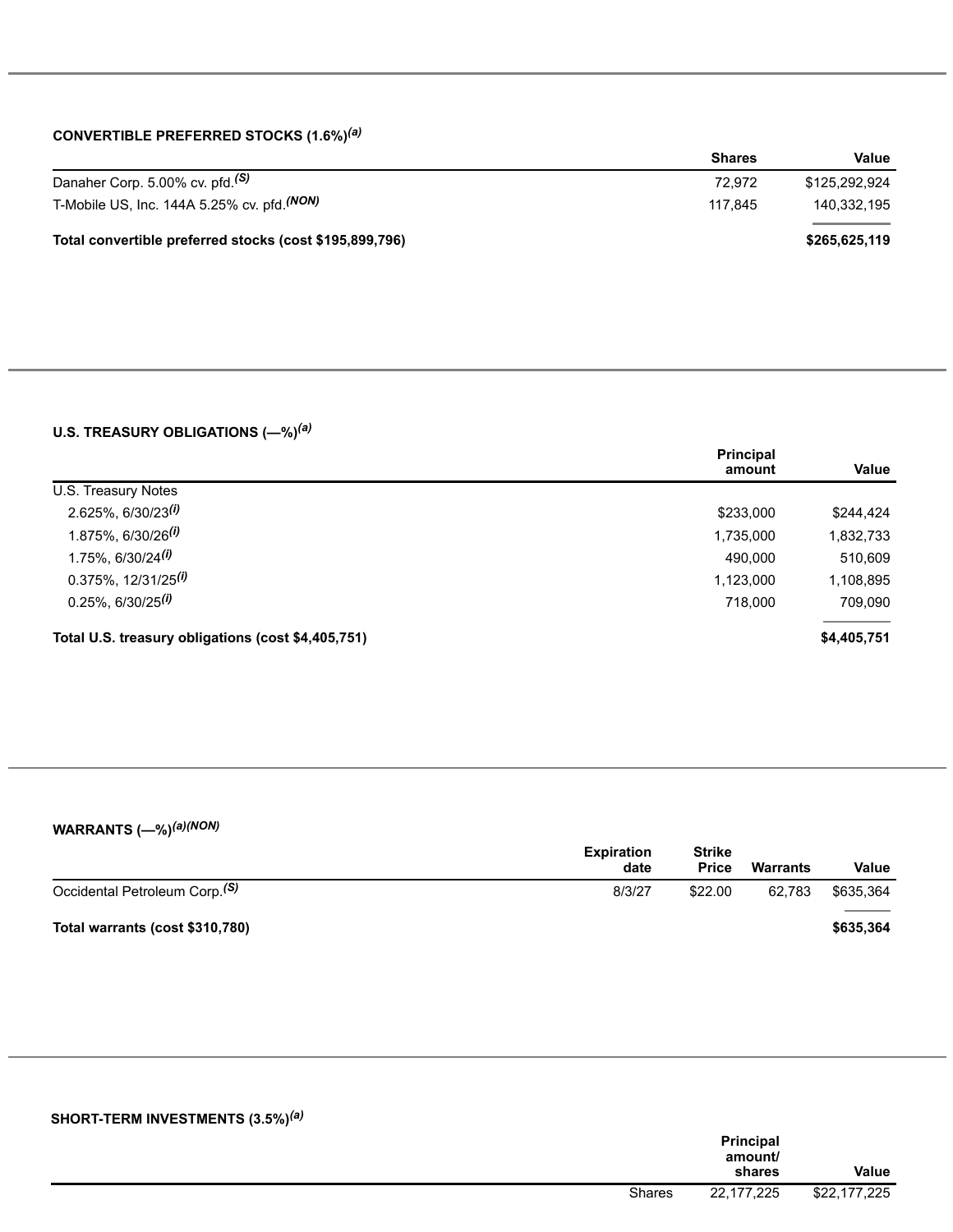| Putnam Cash Collateral Pool, LLC 0.08% (AFF)                                                                                                                                                                                                                                                                    |               |              |                  |
|-----------------------------------------------------------------------------------------------------------------------------------------------------------------------------------------------------------------------------------------------------------------------------------------------------------------|---------------|--------------|------------------|
| Putnam Short Term Investment Fund Class P 0.08% (AFF)                                                                                                                                                                                                                                                           | <b>Shares</b> | 305,823,467  | 305,823,467      |
| Atlantic Asset Securitization, LLC asset backed commercial paper 0.080%,<br>9/27/21                                                                                                                                                                                                                             |               | \$33,000,000 | 32,997,575       |
| Chariot Funding, LLC asset backed commercial paper 0.080%, 9/20/21                                                                                                                                                                                                                                              |               | 60,532,000   | 60,529,209       |
| Interest in \$421,802,000 joint tri-party repurchase agreement dated 8/31/2021<br>with Citigroup Global Markets, Inc. due 9/1/2021 - maturity value of<br>\$20,422,034 for an effective yield of 0.060% (collateralized by Agency<br>Mortgage-Backed Securities with coupon rates ranging from 1.500% to 4.000% |               |              |                  |
| and due dates ranging from 7/2/2055 to 8/2/2055, valued at \$430,258,968)                                                                                                                                                                                                                                       |               | 20.422.000   | 20,422,000       |
| Nationwide Building Society commercial paper 0.070%, 9/9/21                                                                                                                                                                                                                                                     |               | 49,500,000   | 49,499,010       |
| Nationwide Building Society commercial paper 0.075%, 9/20/21                                                                                                                                                                                                                                                    |               | 26,500,000   | 26,498,778       |
| NRW.Bank commercial paper 0.070%, 9/1/21                                                                                                                                                                                                                                                                        |               | 44,778,000   | 44,777,913       |
| State Street Institutional U.S. Government Money Market Fund, Premier Class                                                                                                                                                                                                                                     |               |              |                  |
| $0.03\%$ <sup>(P)</sup>                                                                                                                                                                                                                                                                                         | <b>Shares</b> | 20,449,000   | 20,449,000       |
| U.S. Treasury Bills 0.018%, 9/28/21                                                                                                                                                                                                                                                                             |               | \$3,800,000  | 3,799,900        |
| U.S. Treasury Bills 0.012%, 9/2/21                                                                                                                                                                                                                                                                              |               | 2,600,000    | 2,599,998        |
| U.S. Treasury Bills 0.012%, 9/21/21                                                                                                                                                                                                                                                                             |               | 600.000      | 599,988          |
| U.S. Treasury Bills 0.007%, 9/7/21                                                                                                                                                                                                                                                                              |               | 2,600,000    | 2,599,988        |
| Total short-term investments (cost \$592,775,351)                                                                                                                                                                                                                                                               |               |              | \$592,774,051    |
| <b>TOTAL INVESTMENTS</b>                                                                                                                                                                                                                                                                                        |               |              |                  |
| Total investments (cost \$10,400,241,215)                                                                                                                                                                                                                                                                       |               |              | \$17,026,997,996 |

# **FORWARD CURRENCY CONTRACTS at 8/31/21 (aggregate face value \$1,073,272,466) (Unaudited)**

| Counterparty                | <b>Currency</b>                            | Contract<br>type* | <b>Delivery</b><br>date | Value        | Aggregate face<br>value | <b>Unrealized</b><br>appreciation/<br>(depreciation) |
|-----------------------------|--------------------------------------------|-------------------|-------------------------|--------------|-------------------------|------------------------------------------------------|
| <b>Bank of America N.A.</b> |                                            |                   |                         |              |                         |                                                      |
|                             | <b>British Pound</b>                       | Sell              | 9/15/21                 | \$32,332,010 | \$31,865,331            | \$(466, 679)                                         |
|                             | Euro                                       | Sell              | 9/15/21                 | 33,554,298   | 34,690,206              | 1,135,908                                            |
| <b>Barclays Bank PLC</b>    |                                            |                   |                         |              |                         |                                                      |
|                             | <b>British Pound</b>                       | Sell              | 9/15/21                 | 146,296,024  | 150,542,612             | 4,246,588                                            |
|                             | Euro                                       | Buy               | 9/15/21                 | 34,472,206   | 35,640,475              | (1, 168, 269)                                        |
|                             | <b>Goldman Sachs International</b>         |                   |                         |              |                         |                                                      |
|                             | <b>British Pound</b>                       | Sell              | 9/15/21                 | 167,245,561  | 172,094,822             | 4,849,261                                            |
|                             | Euro                                       | Sell              | 9/15/21                 | 53.586.465   | 55.408.862              | 1,822,397                                            |
|                             | <b>HSBC Bank USA, National Association</b> |                   |                         |              |                         |                                                      |
|                             | <b>British Pound</b>                       | Sell              | 9/15/21                 | 33,203,694   | 34,164,039              | 960,345                                              |
|                             | Euro                                       | Sell              | 9/15/21                 | 64,742,492   | 66,941,878              | 2,199,386                                            |
|                             | Morgan Stanley & Co. International PLC     |                   |                         |              |                         |                                                      |
|                             | Euro                                       | Sell              | 9/15/21                 | 114,487,846  | 118,376,564             | 3,888,718                                            |
| <b>NatWest Markets PLC</b>  |                                            |                   |                         |              |                         |                                                      |
|                             | <b>British Pound</b>                       | Sell              | 9/15/21                 | 33,442,925   | 34,414,203              | 971,278                                              |
|                             | <b>State Street Bank and Trust Co.</b>     |                   |                         |              |                         |                                                      |
|                             | <b>British Pound</b>                       | Sell              | 9/15/21                 | 21,420,576   | 21,325,115              | (95, 461)                                            |
|                             | Euro                                       | Sell              | 9/15/21                 | 106,863,142  | 110,486,634             | 3,623,492                                            |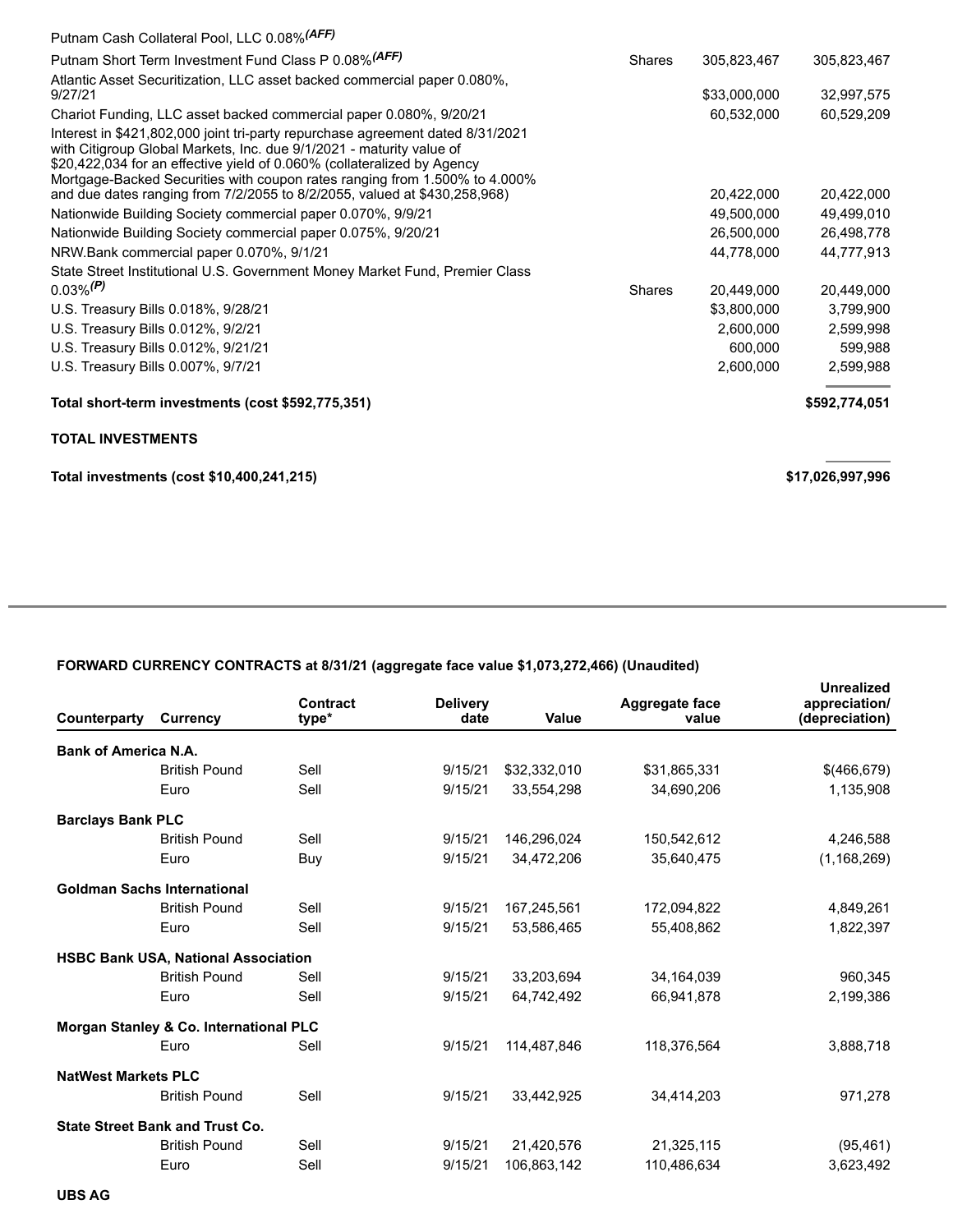|                              | <b>British Pound</b>                                                          | Buy  | 9/15/21 | 58,340,608  | 60,031,082  | (1,690,474)  |
|------------------------------|-------------------------------------------------------------------------------|------|---------|-------------|-------------|--------------|
|                              | Euro                                                                          | Sell | 9/15/21 | 120,547,077 | 124,621,189 | 4,074,112    |
| <b>WestPac Banking Corp.</b> |                                                                               |      |         |             |             |              |
|                              | Euro                                                                          | Sell | 9/15/21 | 21,923,962  | 22,669,454  | 745,492      |
| Unrealized appreciation      |                                                                               |      |         |             |             | 28,516,977   |
| Unrealized (depreciation)    |                                                                               |      |         |             |             | (3,420,883)  |
| <b>Total</b>                 |                                                                               |      |         |             |             | \$25,096,094 |
|                              | * The exchange currency for all contracts listed is the United States Dollar. |      |         |             |             |              |

# *Key to holding's abbreviations*

ADR American Depository Receipts: represents ownership of foreign securities on deposit with a custodian bank

# **Notes to the fund's portfolio**

Unless noted otherwise, the notes to the fund's portfolio are for the close of the fund's reporting period, which ran from December 1, 2020 through August 31, 2021 (the reporting period). Within the following notes to the portfolio, references to "Putnam Management" represent Putnam Investment Management, LLC, the fund's manager, an indirect wholly-owned subsidiary of Putnam Investments, LLC, references to "the SEC" represent the Securities and Exchange Commission, references to "ASC 820" represent Accounting Standards Codification 820 *Fair Value Measurements and Disclosures* and references to "OTC", if any, represent over-the-counter.

- *†* Effective March 30, 2021, the fund changed its name from Putnam Equity Income Fund.
- *(a)* Percentages indicated are based on net assets of \$17,028,163,993.

*(NON)* This security is non-income-producing.

- *(RES)* This security is restricted with regard to public resale. The total fair value of this security and any other restricted securities (excluding 144A securities), if any, held at the close of the reporting period was \$69, or less than 0.1% of net assets.
- *(AFF)* Affiliated company. For investments in Putnam Cash Collateral Pool, LLC and Putnam Short Term Investment Fund, the rate quoted in the security description is the annualized 7-day yield of the fund at the close of the reporting period. Transactions during the period with any company which is under common ownership or control, or involving securities of companies in which the fund owned at least 5% of the outstanding voting securities, were as follows:

**Change in**

**Shares**

| Name of<br>affiliate                                | <b>Fair value</b><br>as of<br>11/30/20 | <b>Purchase</b><br>cost                       | <b>Sale</b><br>proceeds | Invest-<br>ment | Capital gain<br>income distributions | <b>Realized</b><br>gain | <b>Unange</b> in<br>appreciation<br>(loss) (depreciation) | onares<br>unrealized outstanding<br>at period<br>end | <b>Fair value</b><br>as of<br>8/31/21 |
|-----------------------------------------------------|----------------------------------------|-----------------------------------------------|-------------------------|-----------------|--------------------------------------|-------------------------|-----------------------------------------------------------|------------------------------------------------------|---------------------------------------|
| <b>Short-term</b><br>investments                    |                                        |                                               |                         |                 |                                      |                         |                                                           |                                                      |                                       |
| Putnam<br>Cash<br>Collateral<br>Pool, LLC‡#         |                                        | \$176,416,016 \$1,146,471,934 \$1,300,710,725 |                         | \$163,611       | s—                                   | \$—                     | $s-$                                                      | 22, 177, 225                                         | \$22,177,225                          |
| Putnam<br><b>Short Term</b><br>Investment<br>Fund** | 310,644,395                            | 915,065,359                                   | 919,886,287             | 203,973         |                                      |                         |                                                           | $-305,823,467$                                       | 305,823,467                           |
| <b>Total Short-</b><br>term<br>investments          | 487,060,411                            | 2,061,537,293                                 | 2,220,597,012           | 367,584         |                                      |                         |                                                           | 328,000,692                                          | 328,000,692                           |
| Common<br>Stock*                                    |                                        |                                               |                         |                 |                                      |                         |                                                           |                                                      |                                       |
| Financials                                          |                                        |                                               |                         |                 |                                      |                         |                                                           |                                                      |                                       |
| Assured                                             | 123,714,202                            | 1,848,149                                     |                         | 2,728,537       |                                      |                         | 81,267,599                                                | 4,148,214                                            | 206,829,950                           |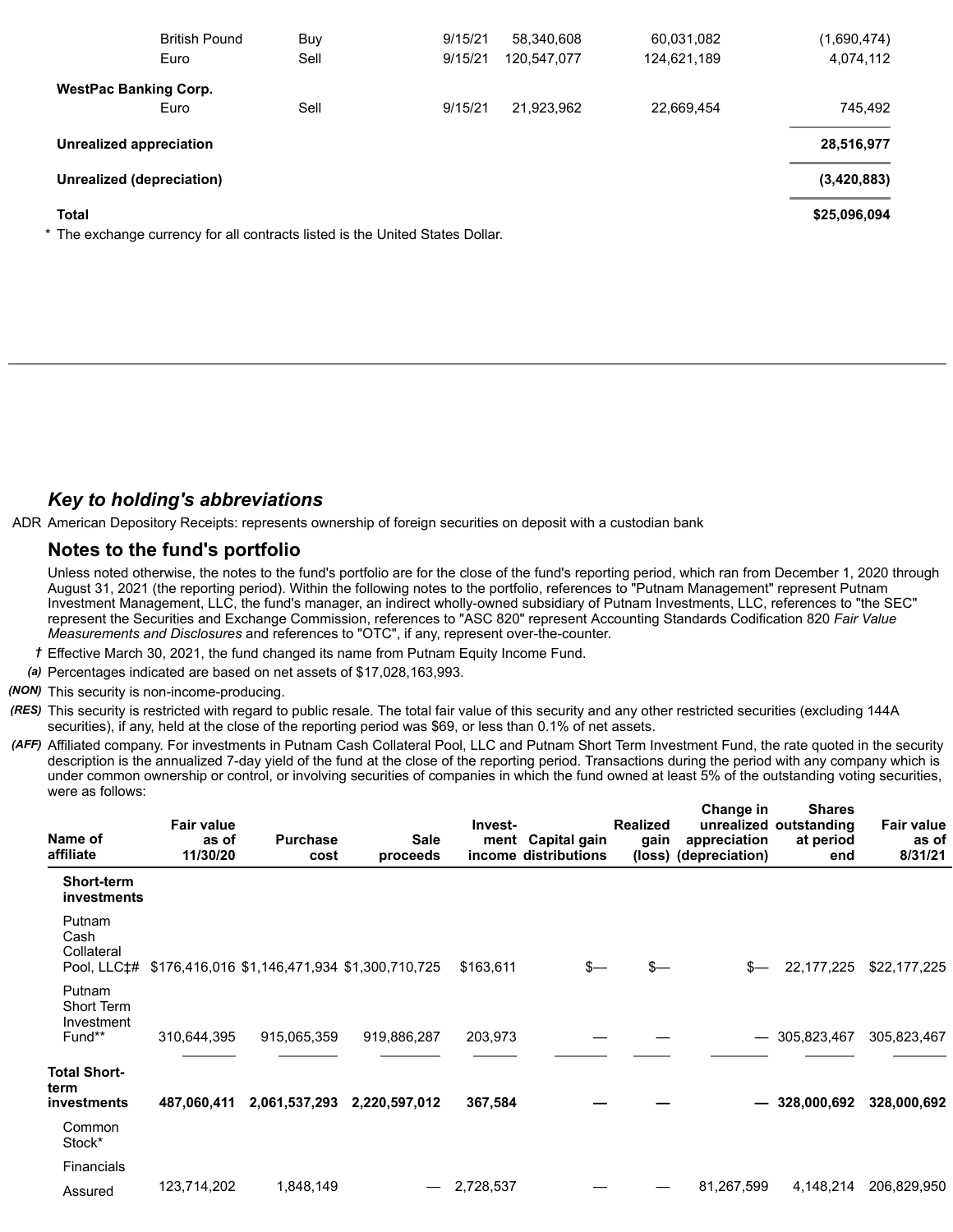|                       |             |           | ‡ No management fees are charged to Putnam Cash Collateral Pool, LLC. |  |            |           |                                        |
|-----------------------|-------------|-----------|-----------------------------------------------------------------------|--|------------|-----------|----------------------------------------|
| Totals                |             |           | \$610,774,613 \$2,063,385,442 \$2,220,597,012 \$3,096,121             |  |            |           | \$81,267,599 332,148,906 \$534,830,642 |
| Total Common<br>Stock | 123.714.202 | 1.848.149 | $-2.728.537$                                                          |  | 81.267.599 | 4.148.214 | 206.829.950                            |
| Guaranty,<br>Ltd.     |             |           |                                                                       |  |            |           |                                        |

# The fund may lend securities, through its agent, to qualified borrowers in order to earn additional income. The loans are collateralized by cash in an amount at least equal to the fair value of the securities loaned. The fair value of securities loaned is determined daily and any additional required collateral is allocated to the fund on the next business day. The remaining maturities of the securities lending transactions are considered overnight and continuous. The risk of borrower default will be borne by the fund's agent; the fund will bear the risk of loss with respect to the investment of the cash collateral. The fund received cash collateral of \$22,177,225, which is invested in Putnam Cash Collateral Pool, LLC, a limited liability company managed by an affiliate of Putnam Management. Investments in Putnam Cash Collateral Pool, LLC are valued at its closing net asset value each business day. There are no management fees charged to Putnam Cash Collateral Pool, LLC. The rate quoted in the security description is the annualized 7-day yield at the close of the reporting period. At the close of the reporting period, the value of securities loaned amounted to \$21,796,612.

\*\* Management fees charged to Putnam Short Term Investment Fund have been waived by Putnam Management.

\* Common stock classifications are presented at the sector level, which may differ from the fund's portfolio presentation.

- *(F)* This security is valued by Putnam Management at fair value following procedures approved by the Trustees. Securities are classified as Level 3 for ASC 820 based on the securities' valuation inputs.
- *(i)* This security was pledged, or purchased with cash that was pledged, to the fund for collateral on certain derivative contracts.
- *(P)* This security was pledged, or purchased with cash that was pledged, to the fund for collateral on certain derivative contracts. The rate quoted in the security description is the annualized 7-day yield of the fund at the close of the reporting period.
- *(S)* This security is on loan, in part or in entirety, at the close of the reporting period.

Unless otherwise noted, the rates quoted in Short-term investments security descriptions represent the weighted average yield to maturity. Debt obligations are considered secured unless otherwise indicated.

144A after the name of an issuer represents securities exempt from registration under Rule 144A of the Securities Act of 1933, as amended. These securities may be resold in transactions exempt from registration, normally to qualified institutional buyers.

The dates shown on debt obligations are the original maturity dates.

**Security valuation:** Portfolio securities and other investments are valued using policies and procedures adopted by the Board of Trustees. The Trustees have formed a Pricing Committee to oversee the implementation of these procedures and have delegated responsibility for valuing the fund's assets in accordance with these procedures to Putnam Management. Putnam Management has established an internal Valuation Committee that is responsible for making fair value determinations, evaluating the effectiveness of the pricing policies of the fund and reporting to the Pricing Committee.

Investments for which market quotations are readily available are valued at the last reported sales price on their principal exchange, or official closing price for certain markets, and are classified as Level 1 securities under ASC 820. If no sales are reported, as in the case of some securities that are traded OTC, a security is valued at its last reported bid price and is generally categorized as a Level 2 security.

Investments in open-end investment companies (excluding exchange-traded funds), if any, which can be classified as Level 1 or Level 2 securities, are valued based on their net asset value. The net asset value of such investment companies equals the total value of their assets less their liabilities and divided by the number of their outstanding shares.

Market quotations are not considered to be readily available for certain debt obligations (including short-term investments with remaining maturities of 60 days or less) and other investments; such investments are valued on the basis of valuations furnished by an independent pricing service approved by the Trustees or dealers selected by Putnam Management. Such services or dealers determine valuations for normal institutional-size trading units of such securities using methods based on market transactions for comparable securities and various relationships, generally recognized by institutional traders, between securities (which consider such factors as security prices, yields, maturities and ratings). These securities will generally be categorized as Level 2.

Many securities markets and exchanges outside the U.S. close prior to the scheduled close of the New York Stock Exchange and therefore the closing prices for securities in such markets or on such exchanges may not fully reflect events that occur after such close but before the scheduled close of the New York Stock Exchange. Accordingly, on certain days, the fund will fair value certain foreign equity securities taking into account multiple factors including movements in the U.S. securities markets, currency valuations and comparisons to the valuation of American Depository Receipts, exchange-traded funds and futures contracts. The foreign equity securities, which would generally be classified as Level 1 securities, will be transferred to Level 2 of the fair value hierarchy when they are valued at fair value. The number of days on which fair value prices will be used will depend on market activity and it is possible that fair value prices will be used by the fund to a significant extent. Securities quoted in foreign currencies, if any, are translated into U.S. dollars at the current exchange rate.

To the extent a pricing service or dealer is unable to value a security or provides a valuation that Putnam Management does not believe accurately reflects the security's fair value, the security will be valued at fair value by Putnam Management in accordance with policies and procedures approved by the Trustees. Certain investments, including certain restricted and illiquid securities and derivatives, are also valued at fair value following procedures approved by the Trustees. These valuations consider such factors as significant market or specific security events such as interest rate or credit quality changes, various relationships with other securities, discount rates, U.S. Treasury, U.S. swap and credit yields, index levels, convexity exposures, recovery rates, sales and other multiples and resale restrictions. These securities are classified as Level 2 or as Level 3 depending on the priority of the significant inputs.

To assess the continuing appropriateness of fair valuations, the Valuation Committee reviews and affirms the reasonableness of such valuations on a regular basis after considering all relevant information that is reasonably available. Such valuations and procedures are reviewed periodically by the Trustees. The fair value of securities is generally determined as the amount that the fund could reasonably expect to realize from an orderly disposition of such securities over a reasonable period of time. By its nature, a fair value price is a good faith estimate of the value of a security in a current sale and does not reflect an actual market price, which may be different by a material amount.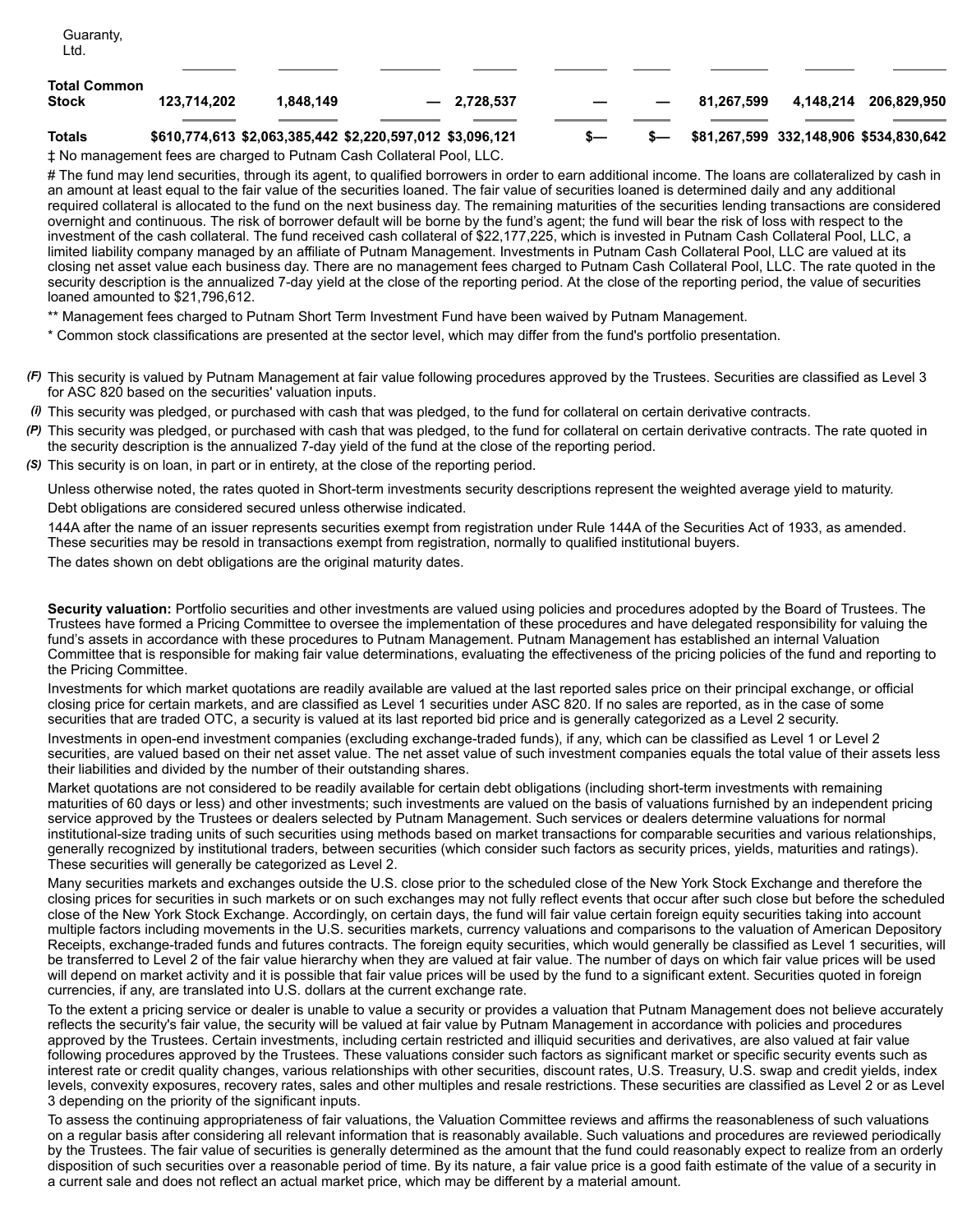**Repurchase agreements:** The fund, or any joint trading account, through its custodian, receives delivery of the underlying securities, the fair value of which at the time of purchase is required to be in an amount at least equal to the resale price, including accrued interest. Collateral for certain tri-party repurchase agreements, which totaled \$20,831,453 at the end of the reporting period, is held at the counterparty's custodian in a segregated account for the benefit of the fund and the counterparty. Putnam Management is responsible for determining that the value of these underlying securities is at all times at least equal to the resale price, including accrued interest. In the event of default or bankruptcy by the other party to the agreement, retention of the collateral may be subject to legal proceedings.

**Forward currency contracts:** The fund buys and sells forward currency contracts, which are agreements between two parties to buy and sell currencies at a set price on a future date. These contracts were used to hedge foreign exchange risk.

The U.S. dollar value of forward currency contracts is determined using current forward currency exchange rates supplied by a quotation service. The fair value of the contract will fluctuate with changes in currency exchange rates. The contract is marked to market daily and the change in fair value is recorded as an unrealized gain or loss. The fund records a realized gain or loss equal to the difference between the value of the contract at the time it was opened and the value at the time it was closed when the contract matures or by delivery of the currency. The fund could be exposed to risk if the value of the currency changes unfavorably, if the counterparties to the contracts are unable to meet the terms of their contracts or if the fund is unable to enter into a closing position.

For the fund's average contract amount on forward currency contracts, see the appropriate table at the end of these footnotes.

**Master agreements:** The fund is a party to ISDA (International Swaps and Derivatives Association, Inc.) Master Agreements (Master Agreements) with certain counterparties that govern OTC derivative and foreign exchange contracts entered into from time to time. The Master Agreements may contain provisions regarding, among other things, the parties' general obligations, representations, agreements, collateral requirements, events of default and early termination. With respect to certain counterparties, in accordance with the terms of the Master Agreements, collateral posted to the fund is held in a segregated account by the fund's custodian and, with respect to those amounts which can be sold or repledged, is presented in the fund's portfolio.

Collateral pledged by the fund is segregated by the fund's custodian and identified in the fund's portfolio. Collateral can be in the form of cash or debt securities issued by the U.S. Government or related agencies or other securities as agreed to by the fund and the applicable counterparty. Collateral requirements are determined based on the fund's net position with each counterparty.

Termination events applicable to the fund may occur upon a decline in the fund's net assets below a specified threshold over a certain period of time. Termination events applicable to counterparties may occur upon a decline in the counterparty's long-term and short-term credit ratings below a specified level. In each case, upon occurrence, the other party may elect to terminate early and cause settlement of all derivative and foreign exchange contracts outstanding, including the payment of any losses and costs resulting from such early termination, as reasonably determined by the terminating party. Any decision by one or more of the fund's counterparties to elect early termination could impact the fund's future derivative activity.

At the close of the reporting period, the fund did not have a net liability position on open derivative contracts subject to the Master Agreements.

ASC 820 establishes a three-level hierarchy for disclosure of fair value measurements. The valuation hierarchy is based upon the transparency of inputs to the valuation of the fund's investments. The three levels are defined as follows:

**Level 1:** Valuations based on quoted prices for identical securities in active markets.

**Level 2:** Valuations based on quoted prices in markets that are not active or for which all significant inputs are observable, either directly or indirectly.

**Level 3:** Valuations based on inputs that are unobservable and significant to the fair value measurement.

The following is a summary of the inputs used to value the fund's net assets as of the close of the reporting period:

|                                   | <b>Valuation inputs</b> |             |         |  |
|-----------------------------------|-------------------------|-------------|---------|--|
| <b>Investments in securities:</b> | Level 1                 | Level 2     | Level 3 |  |
| Common stocks*:                   |                         |             |         |  |
| Communication services            | \$852,299,553           | \$—         | $s-$    |  |
| Consumer discretionary            | 1,203,568,391           |             | 69      |  |
| Consumer staples                  | 1,193,533,061           |             |         |  |
| Energy                            | 967,447,277             |             |         |  |
| <b>Financials</b>                 | 3,322,083,797           |             |         |  |
| Health care                       | 2,600,874,581           |             |         |  |
| Industrials                       | 1,931,908,181           |             |         |  |
| Information technology            | 1,674,054,316           |             |         |  |
| <b>Materials</b>                  | 1,011,651,301           |             |         |  |
| <b>Real Estate</b>                | 559,872,438             |             |         |  |
| <b>Utilities</b>                  | 846,264,746             |             |         |  |
| <b>Total common stocks</b>        | 16, 163, 557, 642       |             | 69      |  |
| Convertible preferred stocks      |                         | 265,625,119 |         |  |
| U.S. treasury obligations         |                         | 4,405,751   |         |  |